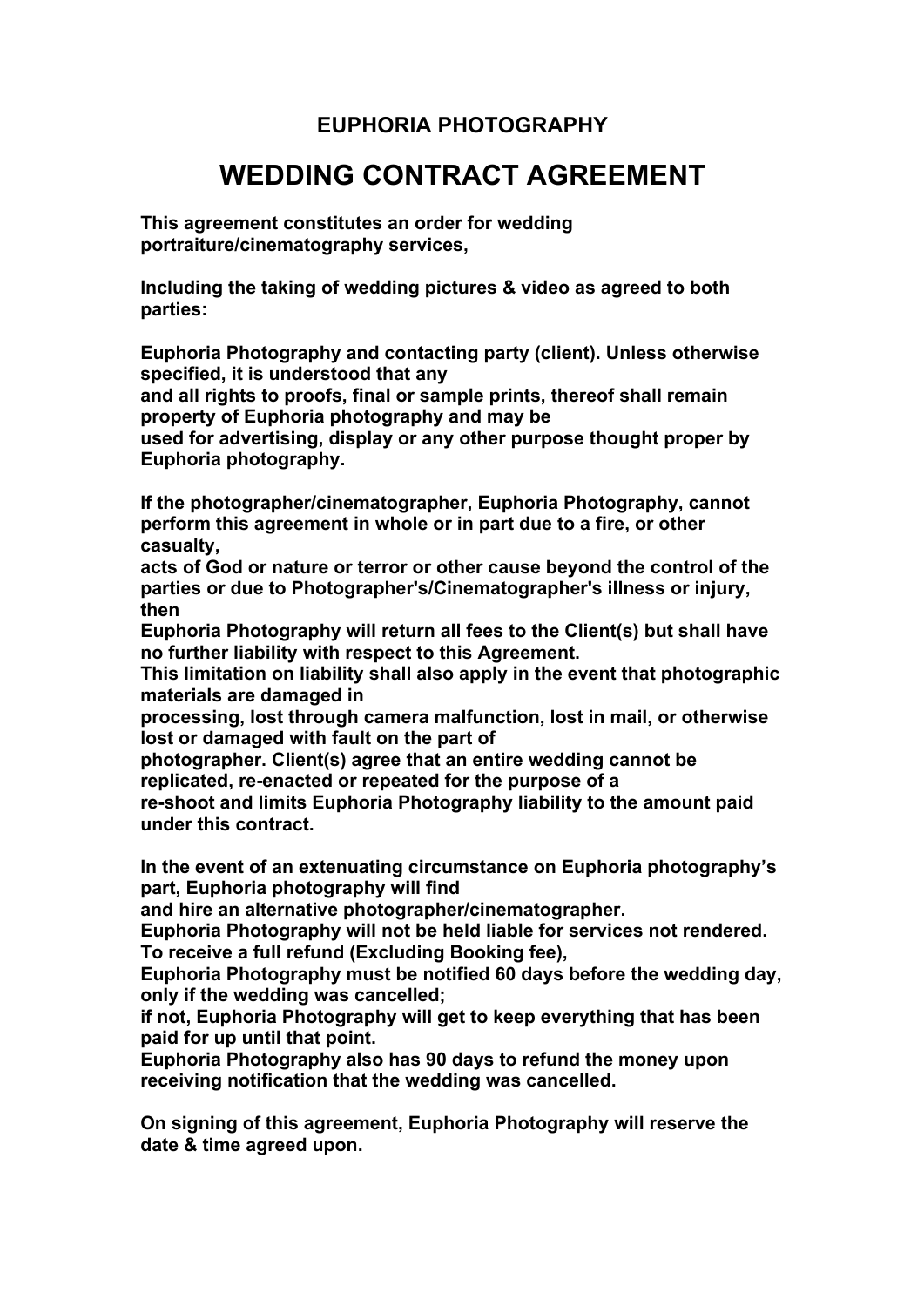**A booking fee (agreed amount) is needed to secure your date and time of wedding. The Booking fee is non-refundable in the event of cancellation or date change.**

**It is understood Euphoria Photography is the exclusive official Photographer/Cinematographer retained to perform the photographic services requested on this contract. No other photographer is allowed to take photos at the wedding or engagement session.**

**The amount agreed upon covers the photographer's/cinematographer's time, talent, proofing and editing. It also cannot be changed or altered by any means.**

**A down payment is due at engagement session or six months prior to the wedding date.**

**Remaining balance is due two weeks before wedding date.**

**The charges in this contract are based on Euphoria Photography's current pricing at the time of booking. This price list is adjusted periodically and future orders shall be charged at the prices in effect at the time when the order is placed. (Applies to print orders)**

**Euphoria Photography will choose the best images from engagement session and wedding day.**

**Euphoria Photography does not show un-edited images & raw video footage, nor involve my clients in the process of choosing which images will be chosen for the final gallery.**

**Euphoria Photography spends a great deal of time going through each image individually.**

**Please rest assured that I will only show you the BEST of the BEST and any images that is unappealing (i.e.: eyes closed, unflattering facial expressions and most definitely, any images that do not meet my high professional standards will get deleted immediately).**

**High res colour corrected images in jpg format & videos in mp4 format will be provided on a USB within 4-6 weeks after the wedding.**

**Please allow up to 2 weeks for delivery of prints and 4-6 weeks for all custom products such as albums, canvases, frames & Acrylic wall mounts.**